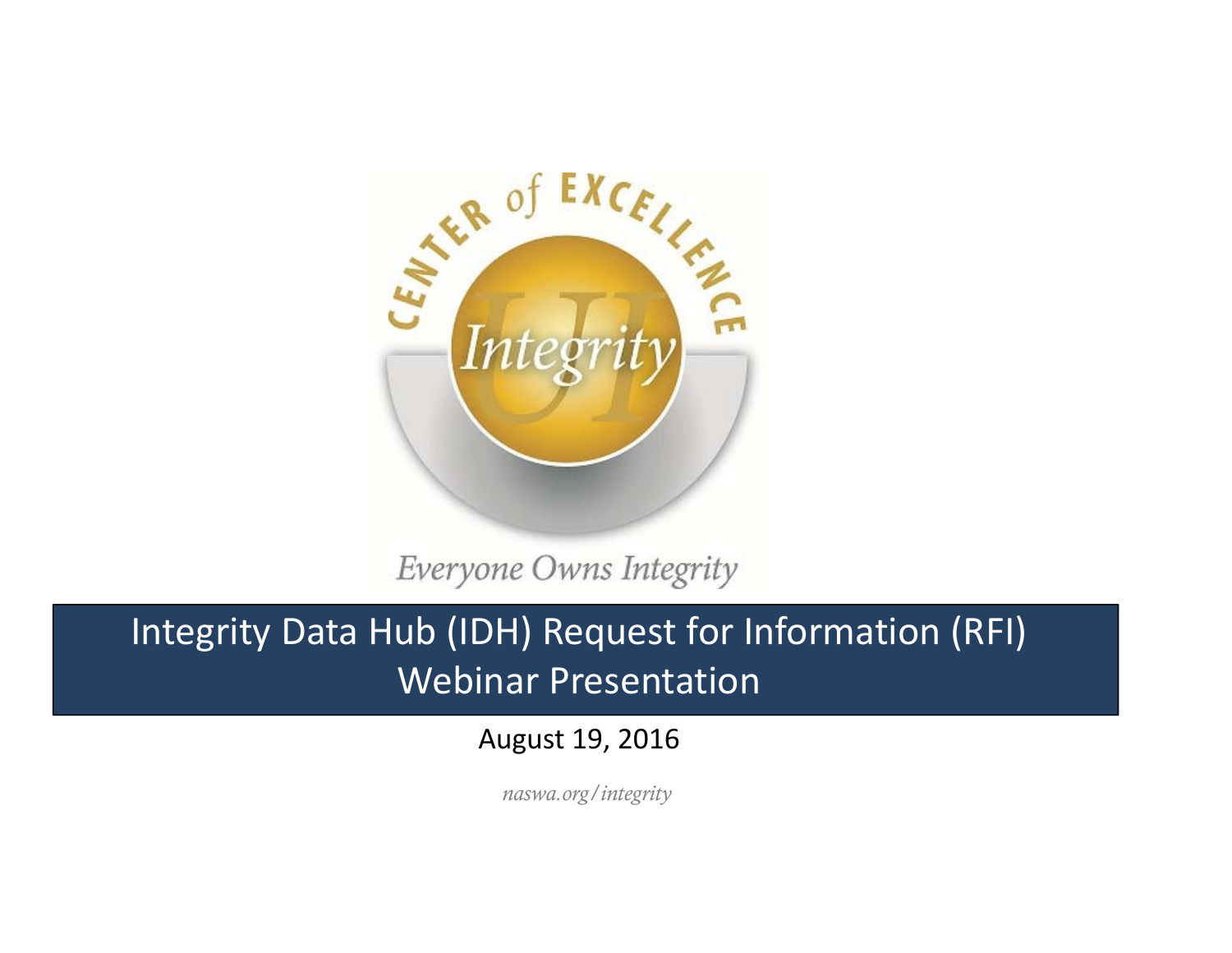### *AGENDA*



- **UI Integrity Center (the Center)**
- **Examber 11 Theory Data Hub (IDH) goal**
- To review the IDH Request for Information (RFI)
	- Purpose
	- **IDH vision** 
		- $\triangleright$  Key functional areas
	- **Response requirements**
	- **Solicit feedback/questions**

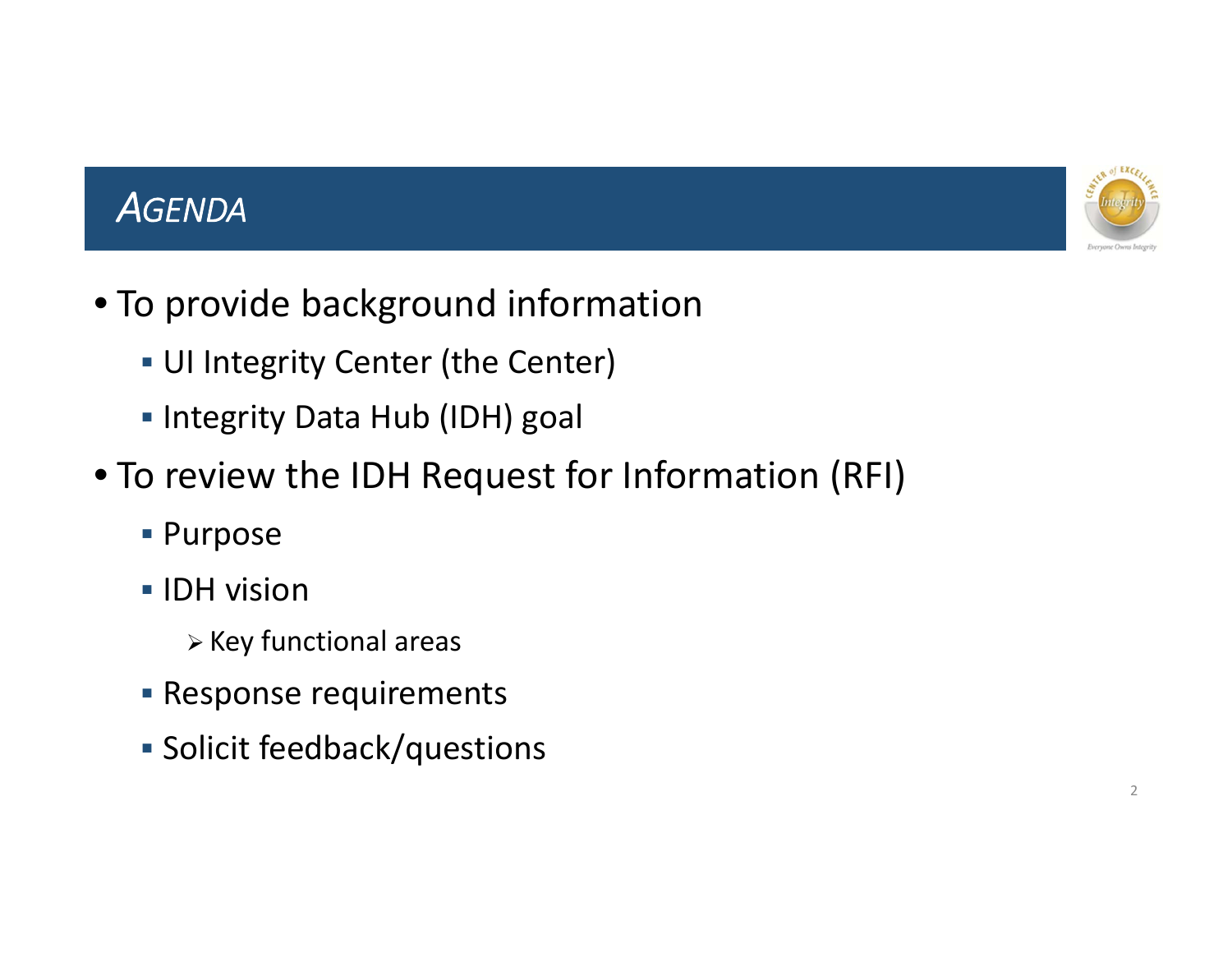# *WEBINAR ADMINISTRATION/GROUND RULES*

- Webinar will be conducted in "listen‐only" mode
- Session will be recorded and posted
- Questions should be submitted electronically to DataHubRFI@itsc.org
- All questions and responses will be posted on the RFI webpage at: http://www.itsc.org/pages/DataHubRFI.aspx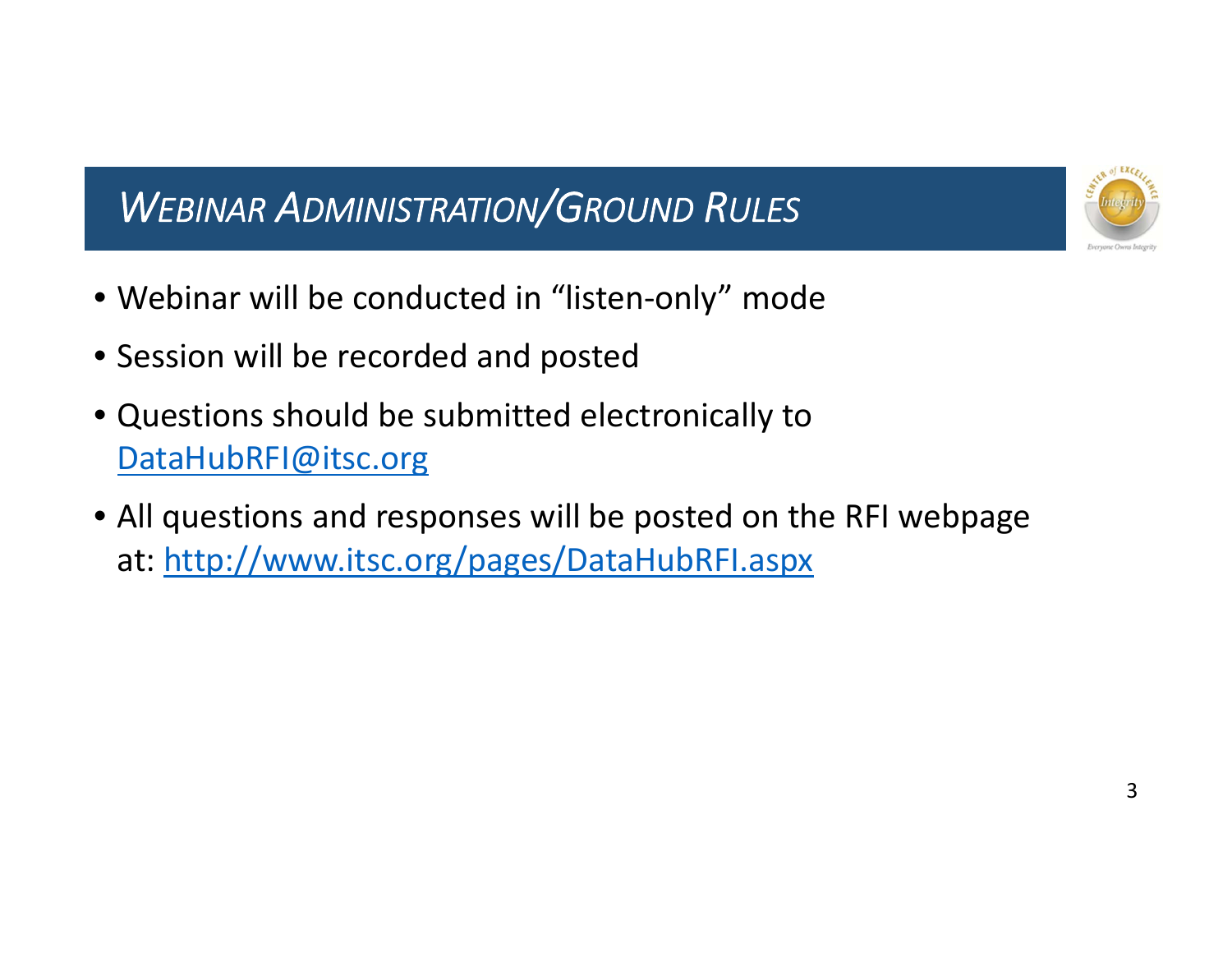# *UI INTEGRITY CENTER (FORMERLY UI CENTER OF EXCELLENCE)*



- In 2012, USDOL selected New York State Dept. of Labor (NYSDOL) to lead the development of the UI Integrity Center
- NYSDOL subsequently passed leadership responsibilities for the Center to NASWA/CESER
- The Center is charged with developing:

*"innovative UI program strategies to reduce improper payments, prevent and detect fraud and recover any improper payments made"* (UIPL 28‐12).

- Additional information about the Center
	- http://naswa.org/integrity/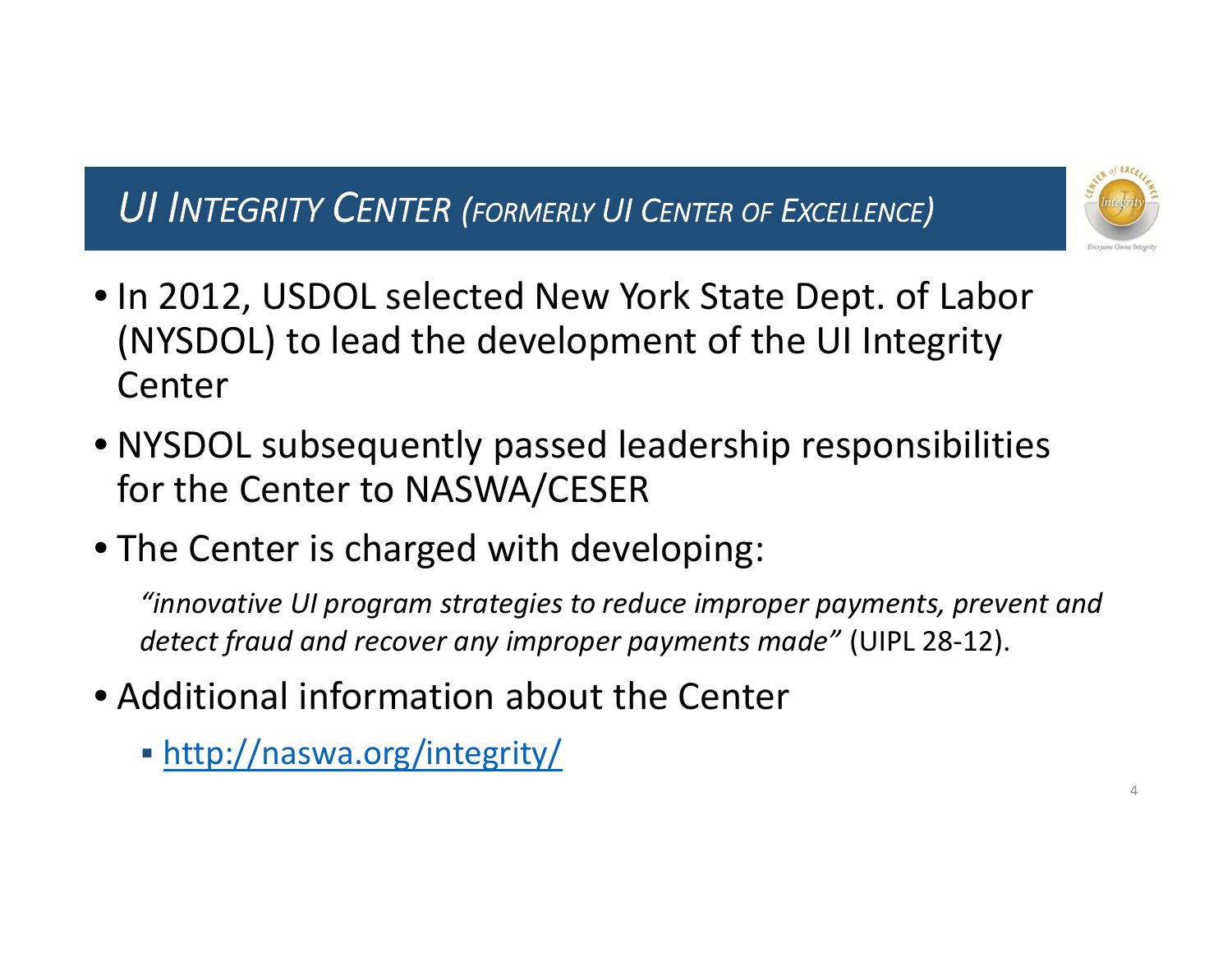#### *UI CENTER PARTNERSHIP*



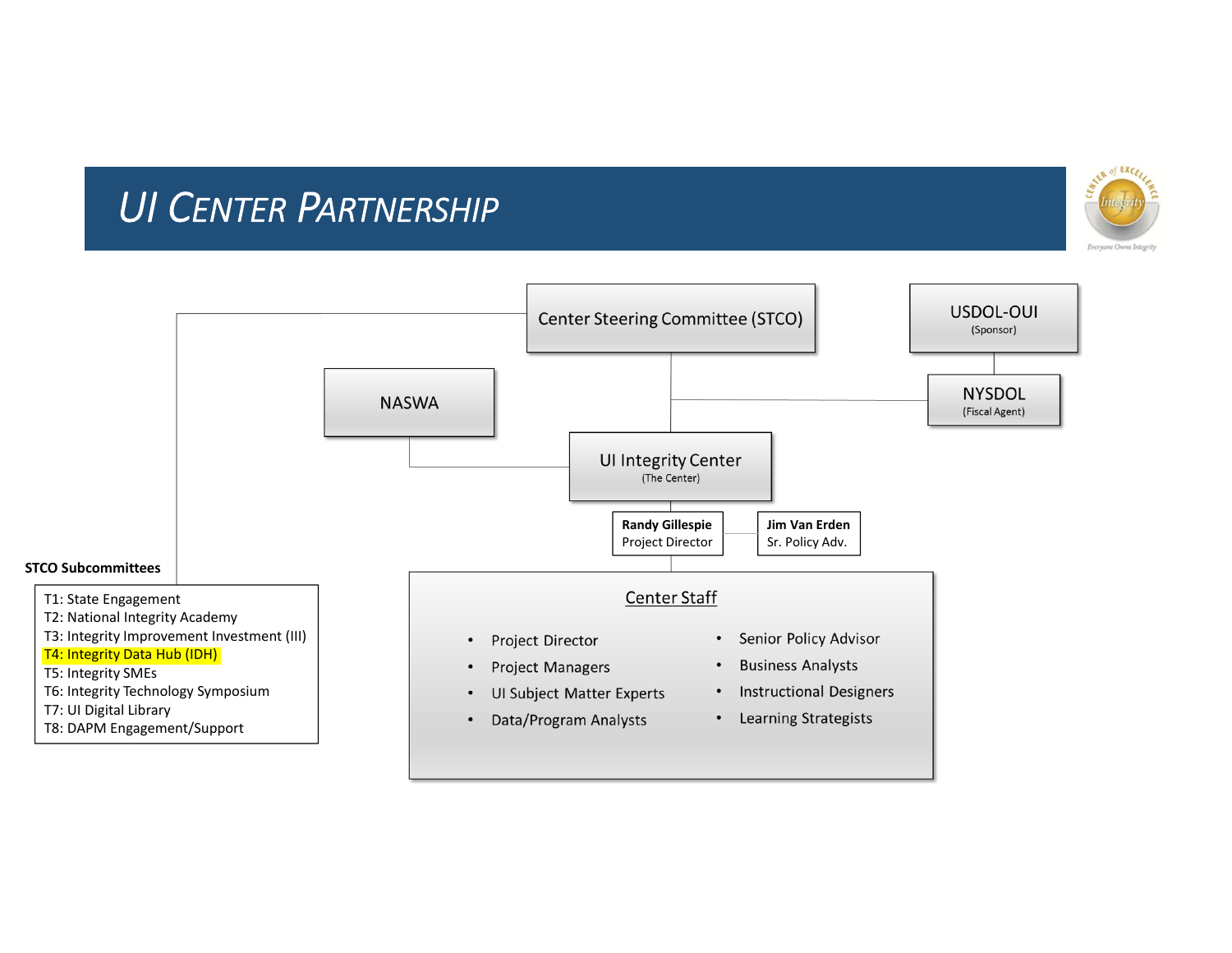### *BACKGROUND*



- States need improved access to data for integrity cross‐matching
- There are <sup>a</sup> number of data sources that, if accessed, would support State's efforts to combat improper payments and fraud
- Many State IT departments needed to support such integrity‐ related efforts are under‐resourced
	- Can affect or compete with UI modernization efforts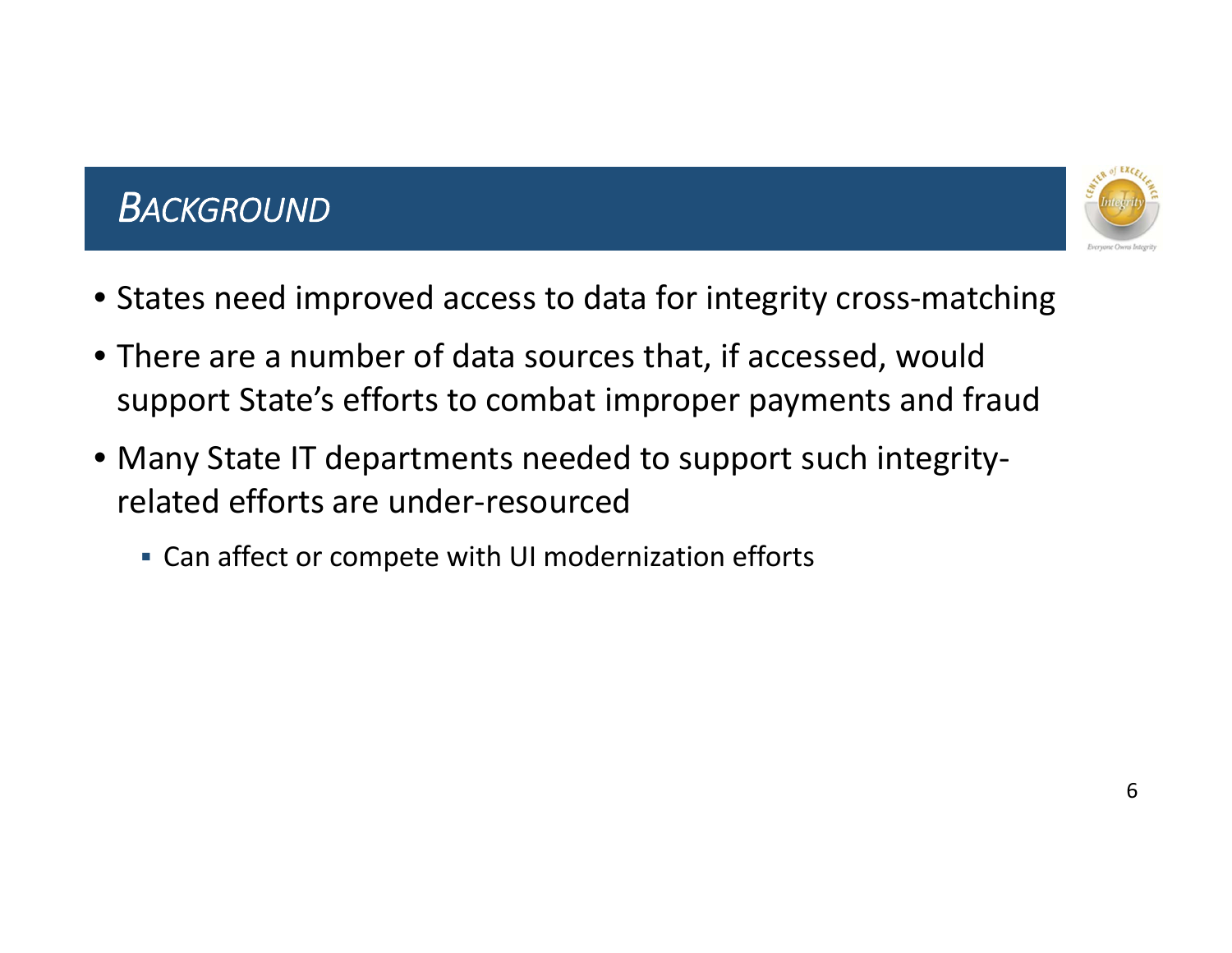## *IDH GOAL*



- Design and build <sup>a</sup> single hub with interfaces to multiple databases for purposes of cross‐matching and data retrieval
	- **Eliminate the duplication of effort of multiple states**
	- Provide states ease of access to <sup>a</sup> variety of data sources
	- **Incorporate data analytics and predictive modeling solutions**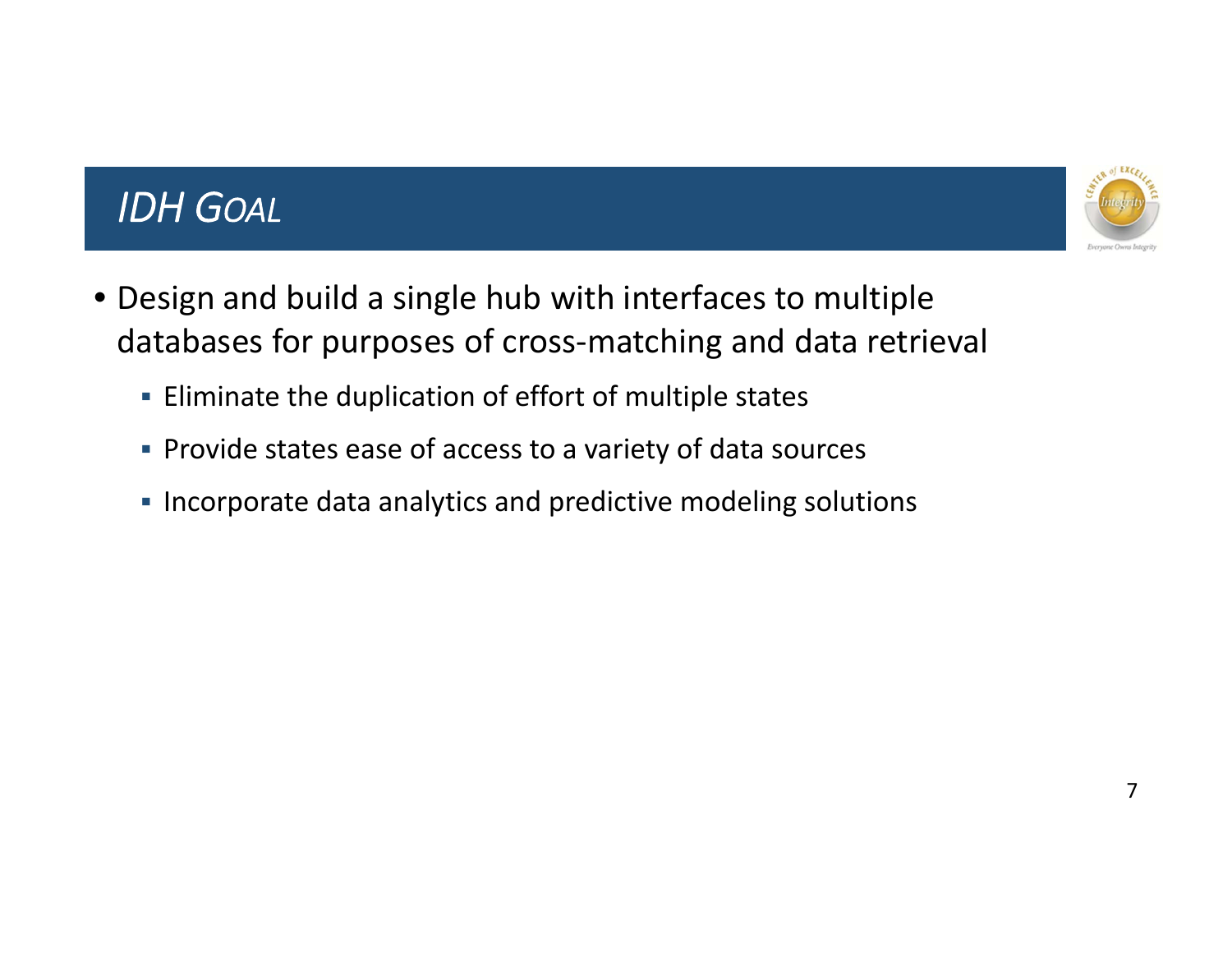# *IDH RFI PURPOSE*



- Data sources
- Data exchange/cross-matching solutions
- Data analysis/analytics solutions

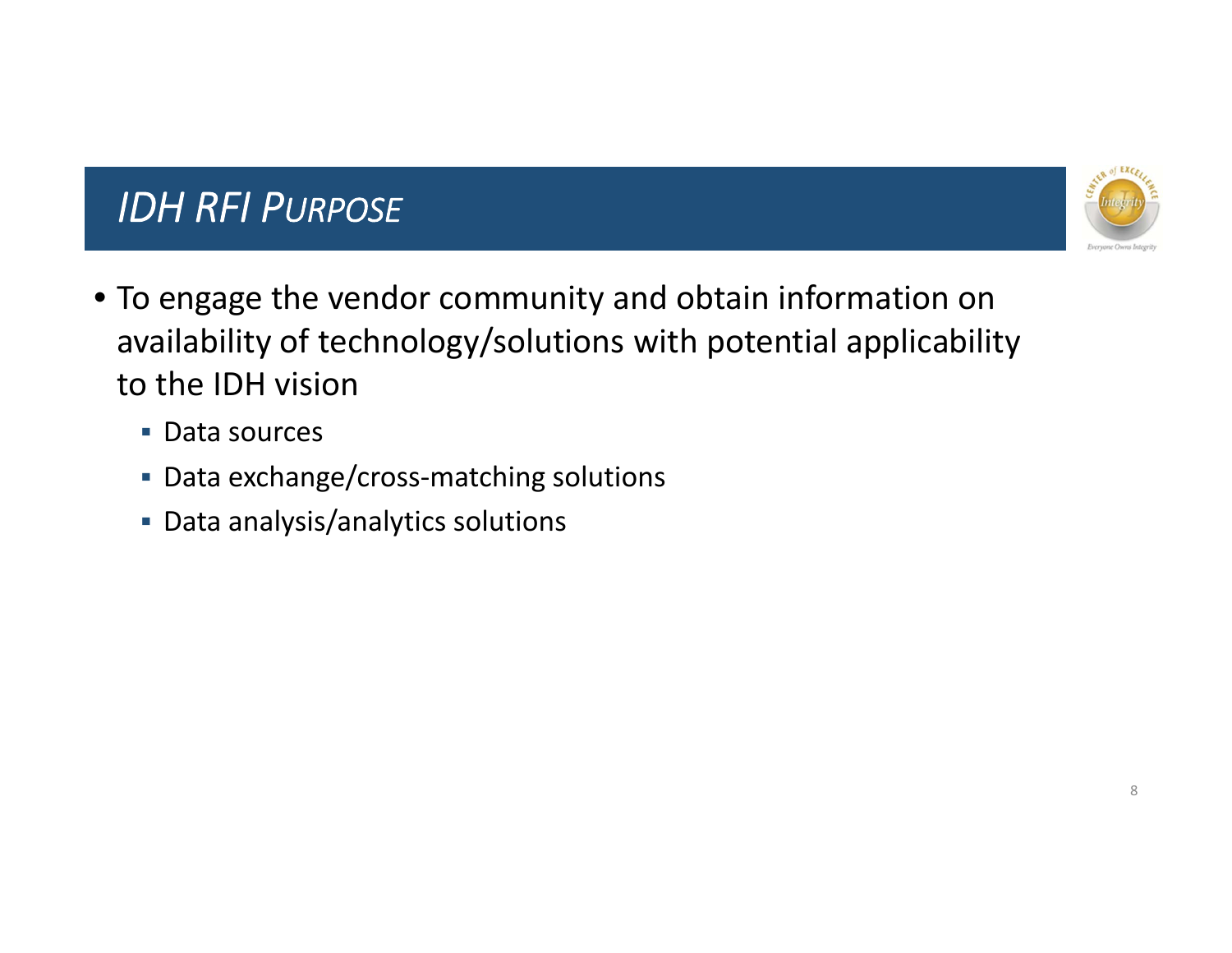### *INTEGRITY DATA HUB VISION*





REA of EXCELL

Everyone Owns Integrity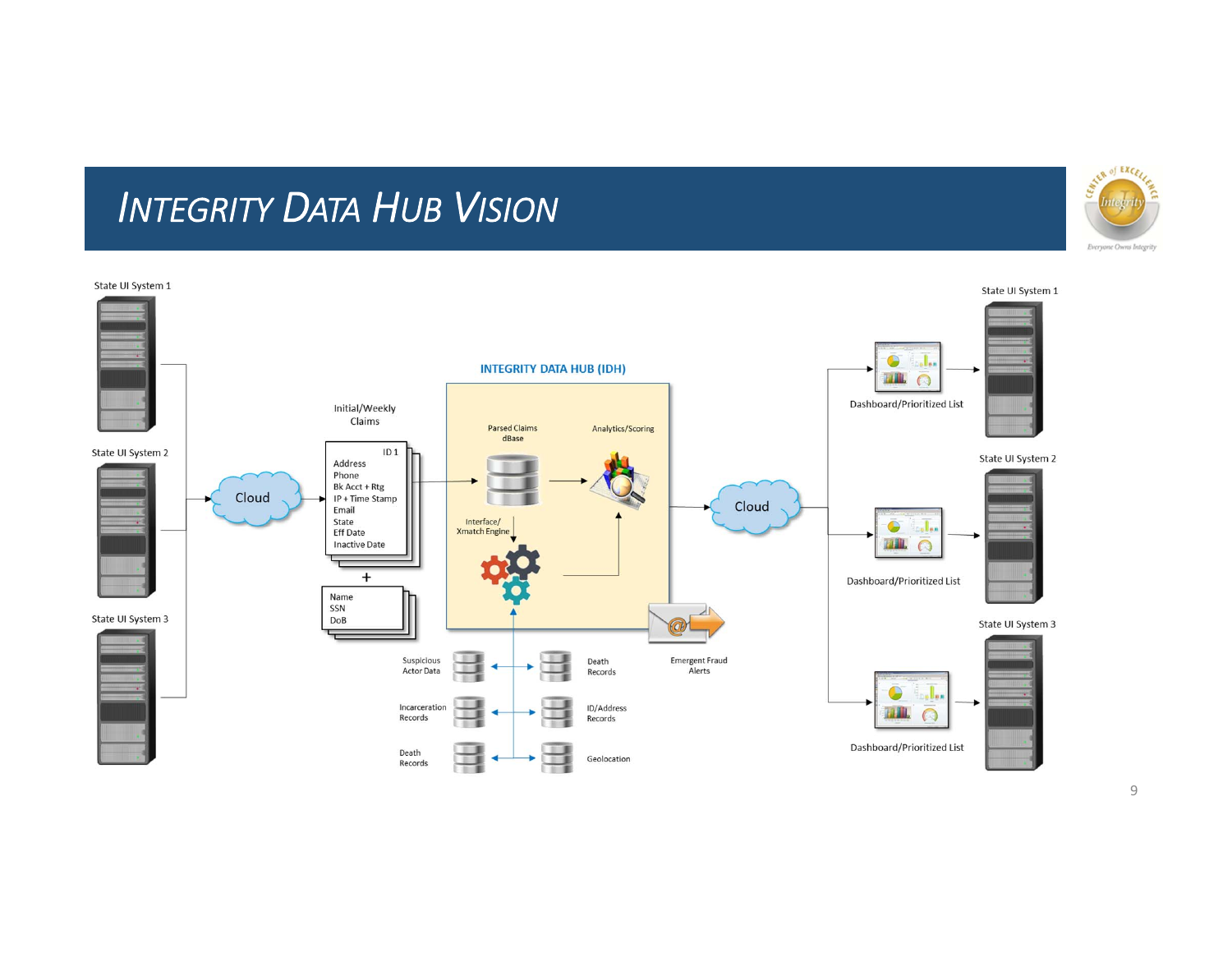# *IDH KEY FUNCTIONAL AREAS*

- Parsed Claims Database
	- Specific elements from State initial and continued claims
- Data Sources
	- May include government/public data and/or private data sources
- Interface/Cross‐Match Engine
	- **Supports interface with multiple data sources**
- Data Analytics/Scoring
	- Analyzes claims data, including cross-match results from data sources
- Output
	- Provides dashboard/prioritized output in easy to consume format for States

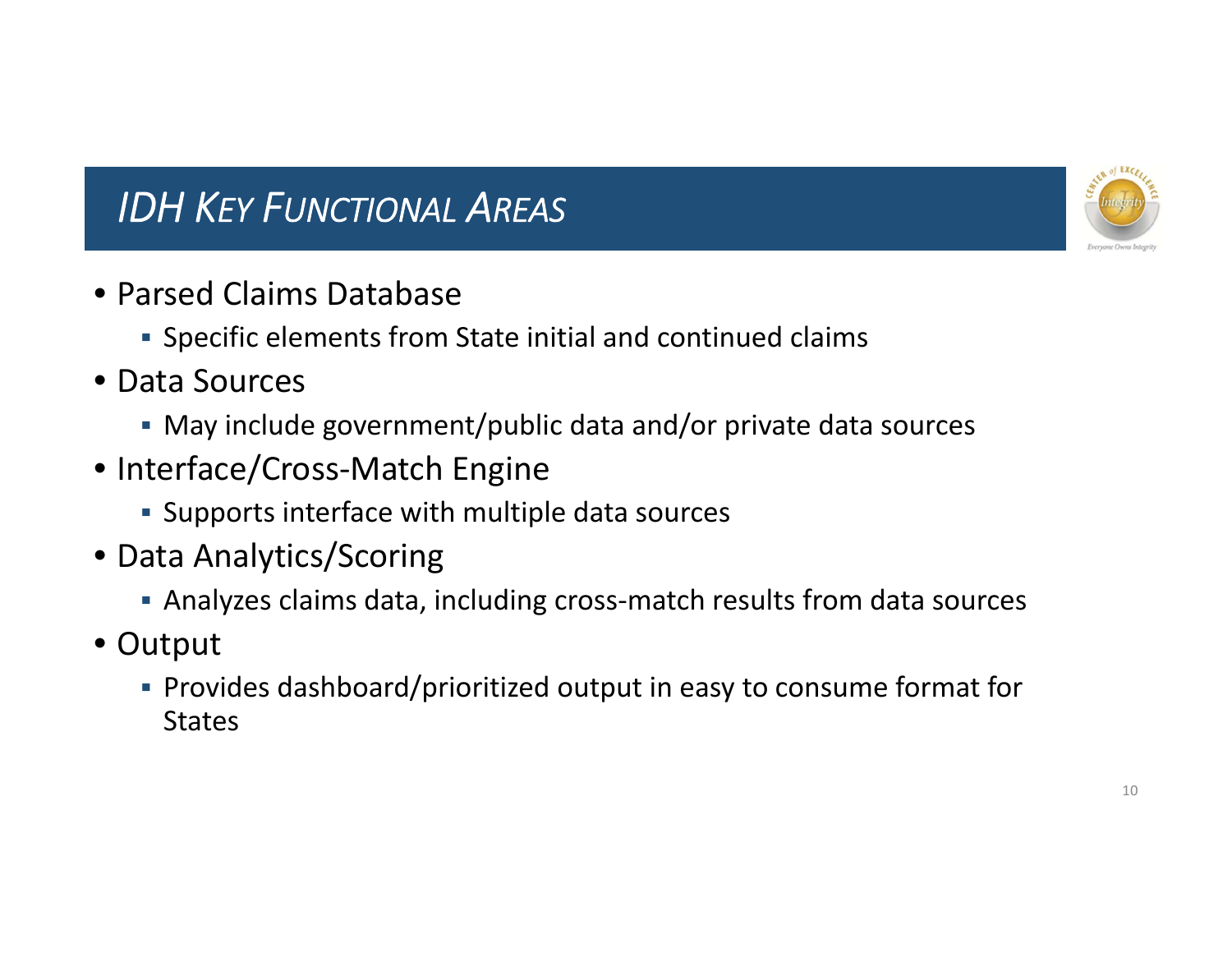# *RFI TIMELINE*



| <b>Activity</b>                       | <b>Timeline</b>        |  |
|---------------------------------------|------------------------|--|
|                                       |                        |  |
| <b>RFI</b> Published                  | August 12, 2016        |  |
| <b>RFI</b> Webinar                    | August 19, 2016        |  |
| <b>Final Clarification Questions</b>  | <b>August 26, 2016</b> |  |
| <b>Questions and Responses Posted</b> | September 2, 2016      |  |
| <b>RFI Responses Due</b>              | September 9, 2016      |  |

o Later Than

#### **Questions and responses will be posted ASAP**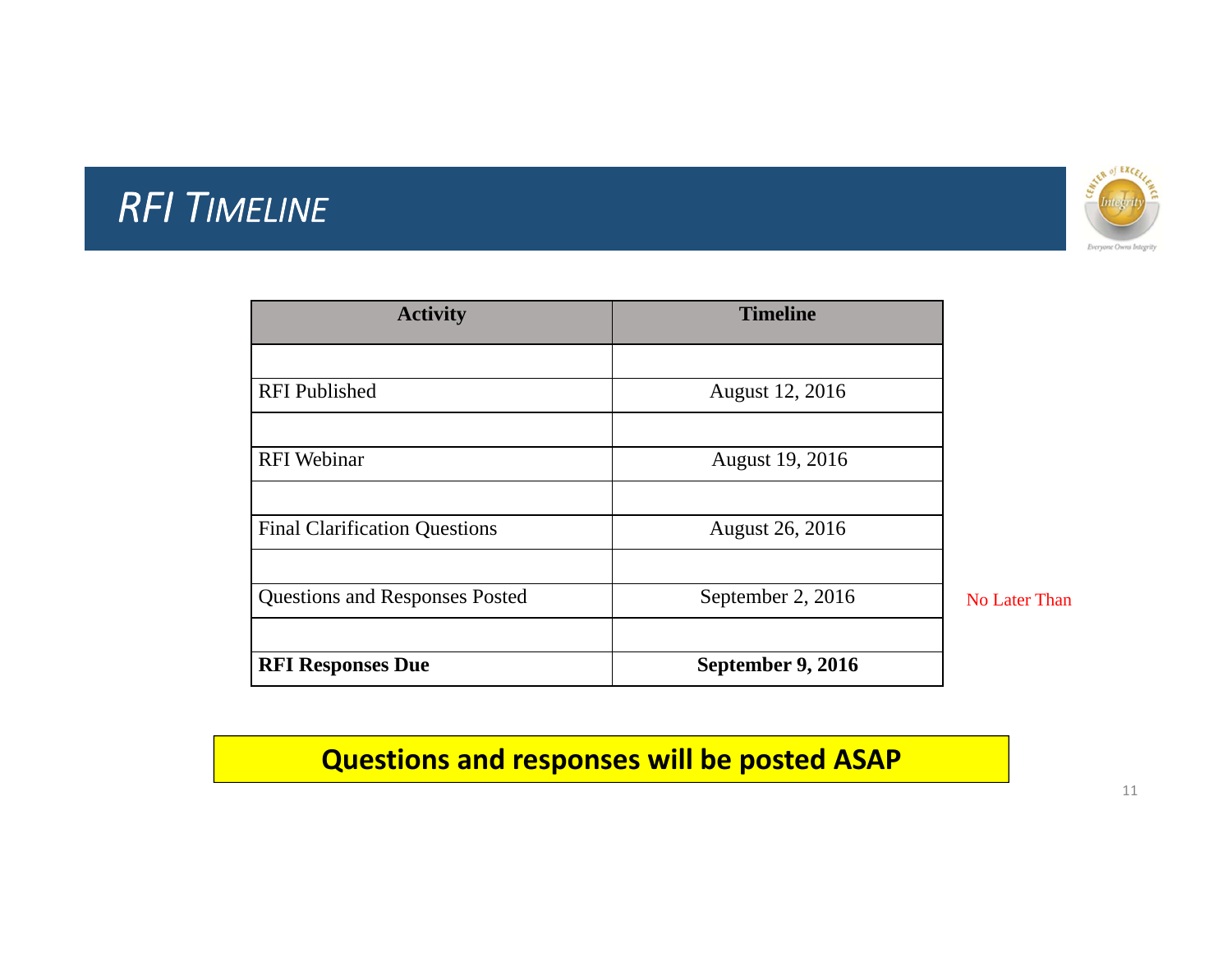# *RFI RESPONSE REQUIREMENTS*

- Company Overview 1 page
	- Brief description of the company, products/services, size and Point of Contact (PoC) for communication
- Product Overview 2 pages (per product)
	- Overview of the company's products with potential application to the IDH vision
- Project Summary Citations Up to 3 citations 3 pages <u>total</u>
	- Summary information on how the product has been used
	- **Include: summary, size/scope, initial/final budget, agency, agency PoC**

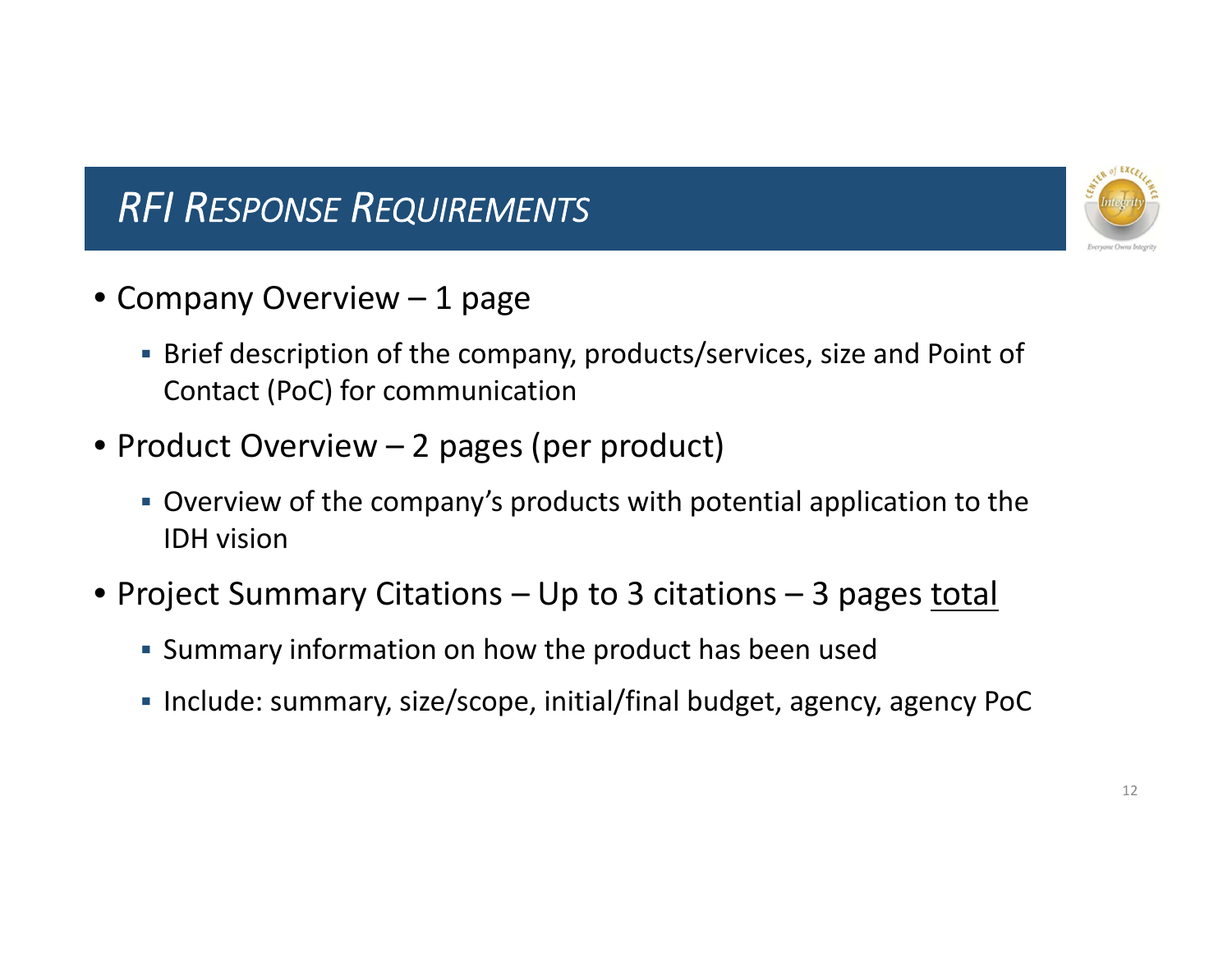# *RFI RESPONSE REQUIREMENTS*

- Application to the IDH Vision 5 pages per product
	- What functional areas are addressed?
	- What data inputs/fields are needed?
	- Relationships or unique capabilities
	- Describe implementation in a cloud-based, multi-state environment
- Rough Order Magnitude (ROM) Pricing 1 page per product
	- Development/Tailoring
	- **Implementation**
	- **Licensing**
	- **Transaction costs**
- **Addition/Integration of data sources**
- **Recurring fees (ex. licensing, access)**
- Ongoing maintenance/support
- Other

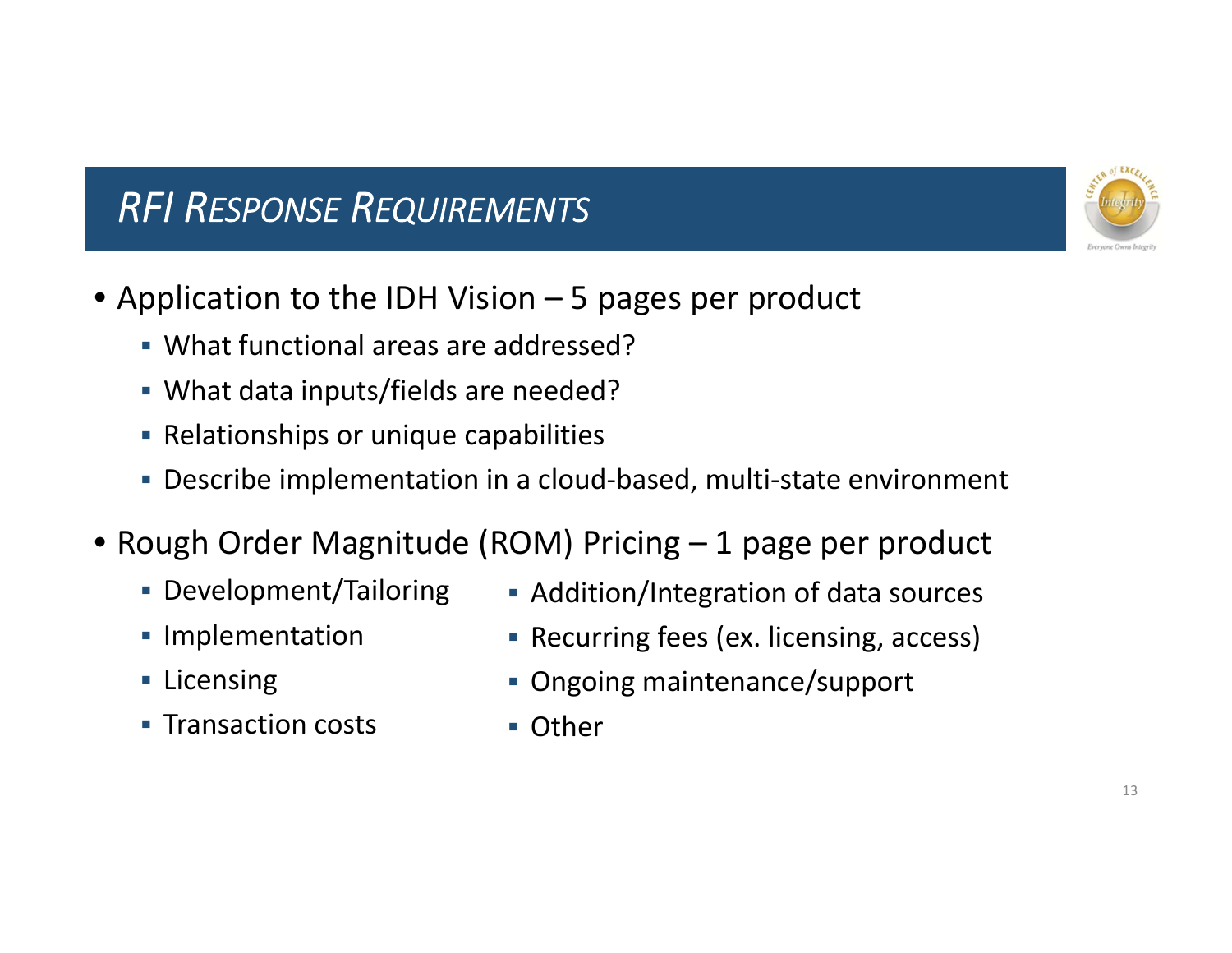# *RFI RESPONSE REQUIREMENTS*

- Other Considerations 2 pages
	- Topics
	- **Solutions**
	- **E** Issues

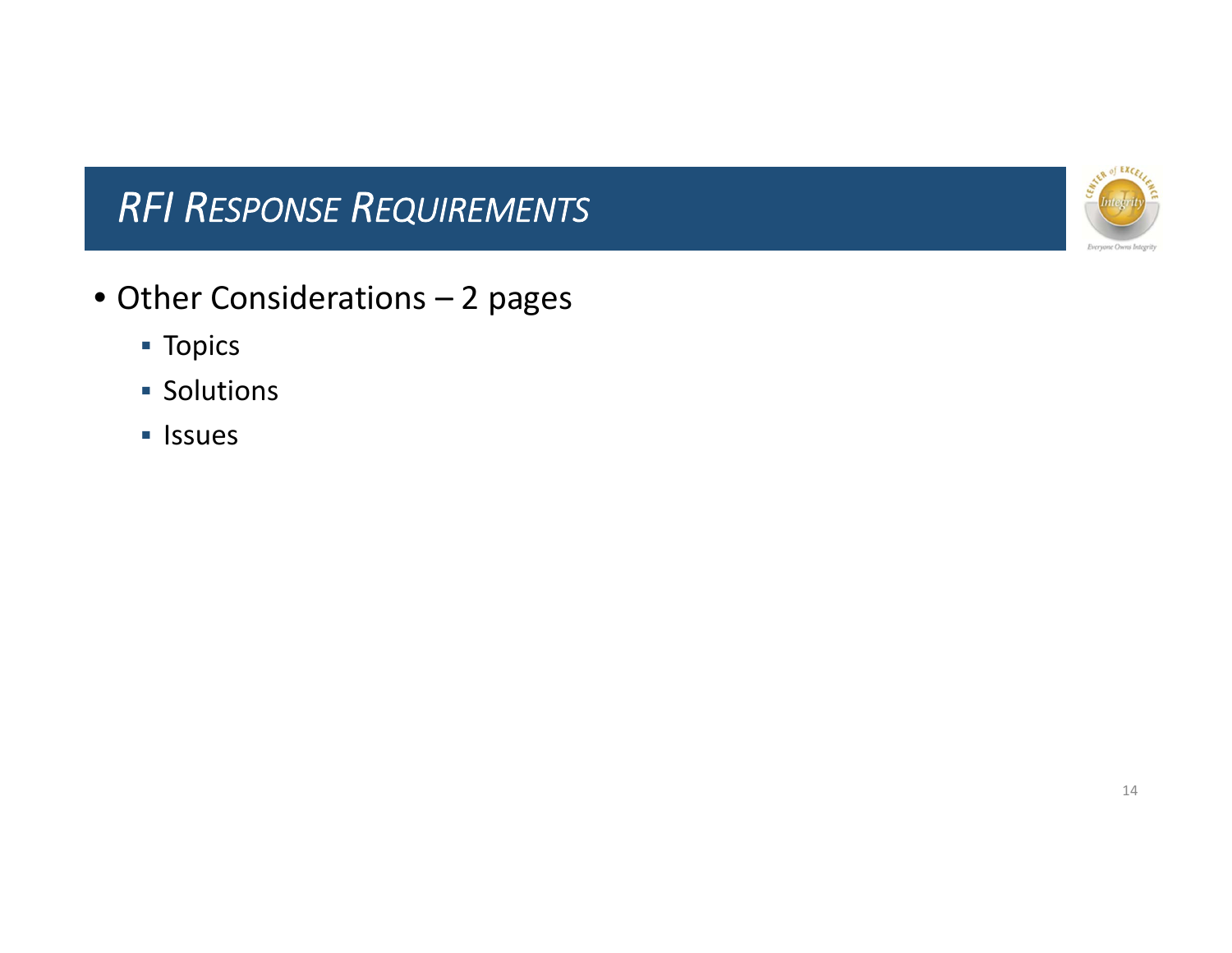# *RFI ADMINISTRATIVE ITEMS AND GUIDANCE*

- Confidentiality
	- Mark all confidential information as such
- Format
	- MS Word 2003 or Adobe Acrobat
	- 8.5" x 11", 12-point font,  $\frac{1}{2}$  inch margins, page numbers
- Questions
	- Submit to: DataHubRFI@itsc.org |
	- Please put "RFI QUESTION" in the subject line
- RFI Responses
	- Submit to: DataHubRFI@itsc.org <a>
	- Due: 5:00 p.m. EDT September 9, 2016